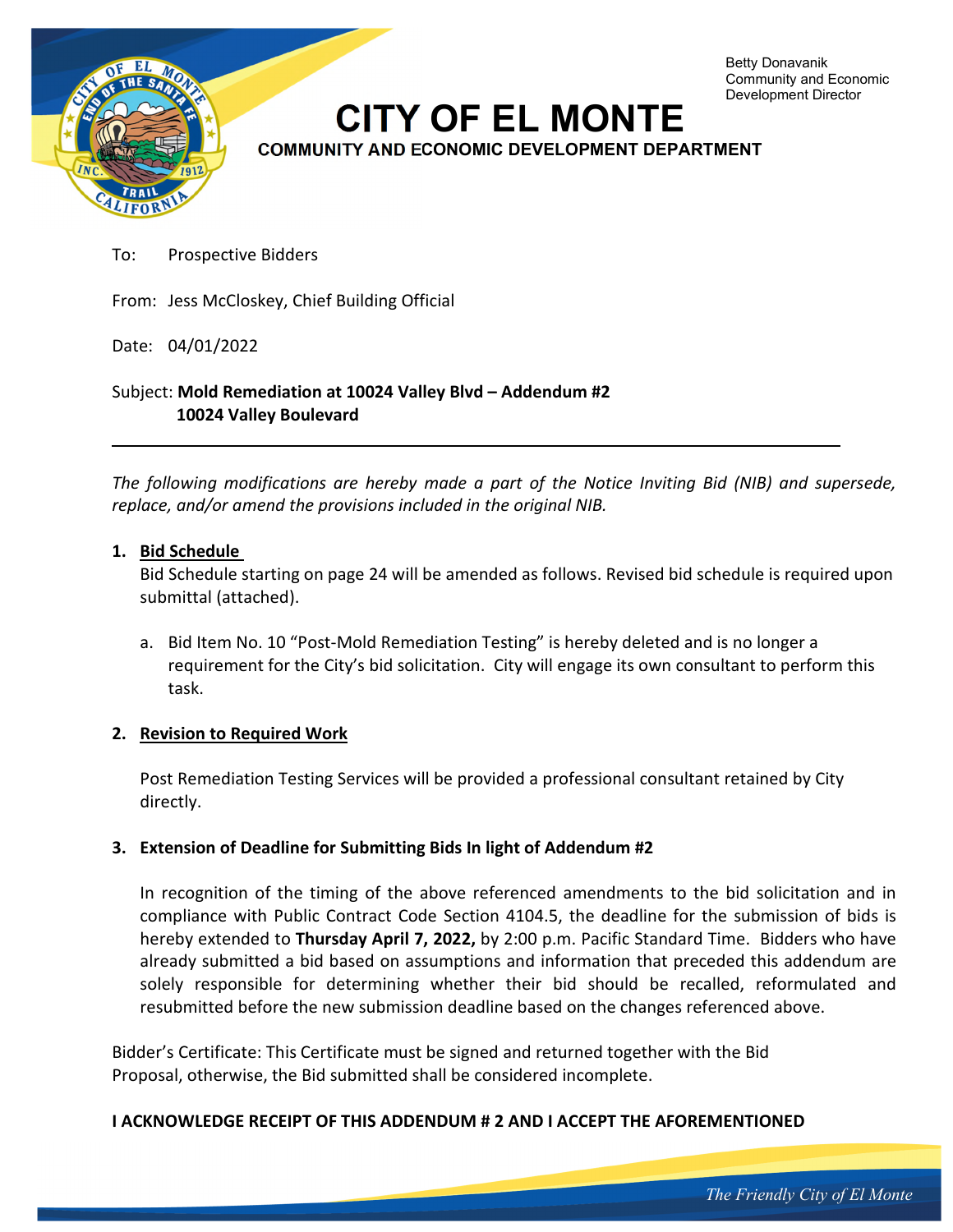# **CONDITIONS.**

DATE:

COMPANY:

L,

SIGNATURE:

TITLE:

**11333 VALLEY BOULEVARD, EL MONTE, CALIFORNIA 91731-3293 / WEBSITE: www.elmonteca.us**